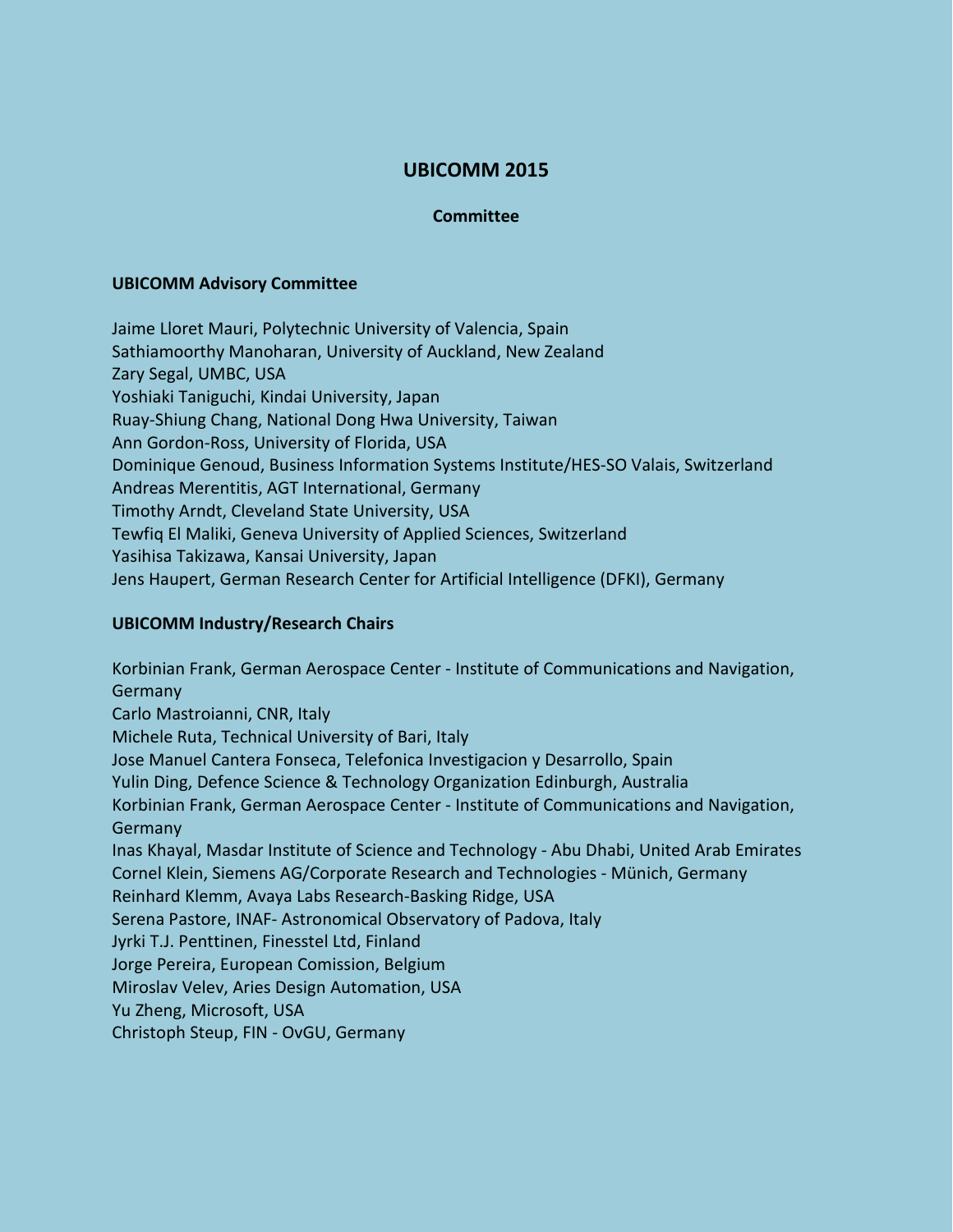# **UBICOMM Publicity Chairs**

Raul Igual, University of Zaragoza, Spain Andre Dietrich, Otto-von-Guericke-University Magdeburg, Germany Rebekah Hunter, University of Ulster, UK Francesco Fiamberti, University of Milano-Bicocca, Italy Sönke Knoch, German Research Center for Artificial Intelligence (DFKI GmbH), Germany

# **UBICOMM 2015 Technical Program Committee**

Afrand Agah, West Chester University of Pennsylvania, USA Rui Aguiar, Universidade de Aveiro, Porutgal Tara Ali-Yahiya, Paris Sud 11 University, France Mercedes Amor, Universidad de Málaga, Spain Timothy Arndt, Cleveland State University, USA Mehran Asadi, Lincoln University, U.S.A. Zubair Baig, Edith Cowan University, Australia Sergey Balandin, FRUCT, Finland Matthias Baldauf, Vienna University of Technology, Austria Michel Banâtre, IRISA - Rennes, France Felipe Becker Nunes, Federal University of Rio Grande do Sul (UFRGS), Brazil Simon Bergweiler, German Research Center for Artificial Intelligence (DFKI), Germany Aurelio Bermúdez Marin, Universidad de Castilla-La Mancha, Spain Carlo Alberto Boano, Graz University of Technology, Austria Bruno Bogaz Zarpelão, State University of Londrina (UEL), Brazil Jihen Bokri, ENSI (National School of Computer Science), Tunisia Diletta Romana Cacciagrano, University of Camerino, Italy Jose Manuel Cantera Fonseca, Telefonica Investigacion y Desarrollo, Spain Juan-Vicente Capella-Hernández, Universidad Politécnica de Valencia, Spain Rafael Casado, Universidad de Castilla-La Mancha, Spain Everton Cavalcante, Federal University of Rio Grande do Norte, Brazil Davut Cavdar, Middle East Technical University, Turkey José Cecílio, University of Coimbra, Portugal Bongsug (Kevin) Chae, Kansas State University, USA Konstantinos Chatzikokolakis, National and Kapodistrian University of Athens, Greece Harsha Chenji, Ohio University, USA Sung-Bae Cho, Yonsei University - Seoul, Korea Mhammed Chraibi, Al Akhawayn University - Ifrane, Morocco MyoungBeom Chung, Sungkyul University, Korea Michael Collins, Dublin Institute of Technology, Dublin, Ireland Andre Constantino da Silva, IFSP, Brazil Kyller Costa Gorgônio, Universidade Federal de Campina Grande, Brazil Stefano Cresci, IIT-CNR, Italy Pablo Curiel, DeustoTech - Deusto Institute of Technology, Spain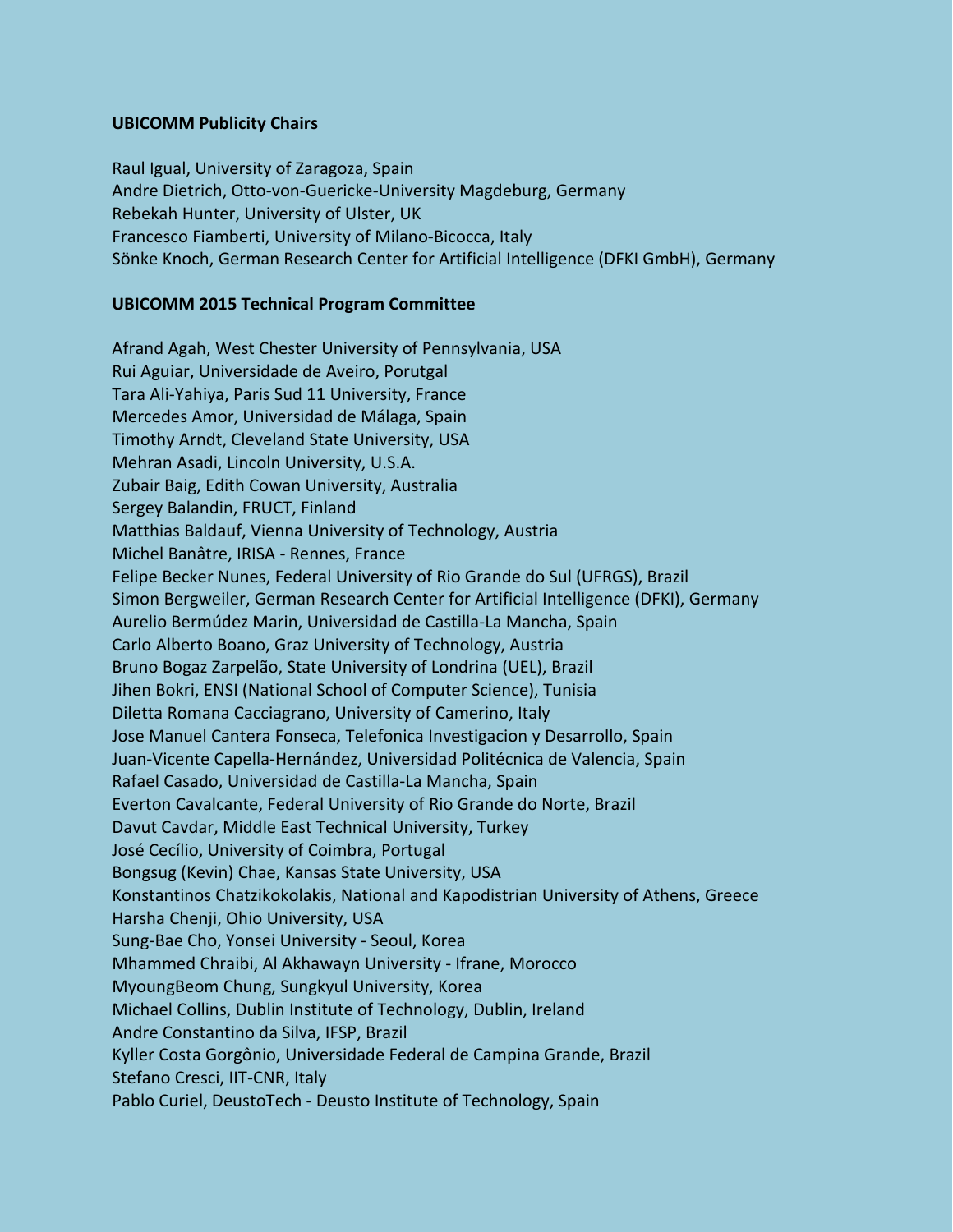Klaus David, University of Kassel, Germany Teles de Sales Bezerra, Federal Institute of Education, Science and Technology of Paraíba (IFPB), Brazil Steven A. Demurjian, The University of Connecticut, USA Gianluca Dini, University of Pisa, Italy Yulin Ding, Defence Science & Technology Organization Edinburgh, Australia Roland Dodd, Central Queensland University, Australia Charalampos Doukas, University of the Aegean, Greece Jörg Dümmler, Technische Universität Chemnitz, Germany Tewfiq El Maliki, University of Applied Sciences of Geneva, Switzerland Alireza Esfahani, Instituto de Telecomunicações - Pólo de Aveiro, Portugal Josu Etxaniz, University of the Basque Country, Spain Andras Farago, The University of Texas at Dallas - Richardson, USA Ling Feng, Tsinghua University - Bejing, China Gianluigi Ferrari, University of Parma, Italy Renato Ferrero, Politecnico di Torino, Italy George Fiotakis, University of Patras, Greece Rita Francese, Università degli Studi di Salerno, Italy Korbinian Frank, German Aerospace Center - Institute of Communications and Navigation, **Germany** Franco Frattolillo, University of Sannio, Italy Dieter Fritsch, University of Stuttgart, Germany Crescenzio Gallo, University of Foggia, Italy Junbin Gao, Charles Sturt University - Bathurst, Australia Ping Gao, Aries Design Automation, USA Shang Gao, Zhongnan University of Economics and Law, China Marisol García Valls, Universidad Carlos III de Madrid, Spain Dominique Genoud, HES-SO Valais Wallis, Switzerland Pinaki Ghosh, Atmiya Institute of Technology & Science, India Chris Gniady, University of Arizona, USA Paulo R. L. Gondim, University of Brasília, Brazil Francisco Javier Gonzalez Cañete, University of Málaga, Spain Ann Gordon-Ross, University of Florida, USA George A. Gravvanis, Democritus University of Thrace, Greece Dominic Greenwood, Whitestein Technologies - Zürich, Switzerland Markus Gross, ETH Zurich, Switzerland Bin Guo, Northwestern Polytechnical University, China Fikret Gurgen, Isik University - Istanbul, Turkey Norihiro Hagita, ATR Intelligent Robotics and Communication Labs, Kyoto, Japan Jason O. Hallstrom, Clemson University, USA Jens Haupert, German Research Center for Artificial Intelligence (DFKI), Germany Arthur Herzog, Technische Universität Darmstadt, Germany Hiroaki Higaki, Tokyo Denki University, Japan Sun-Yuan Hsieh, National Cheng Kung University, Taiwan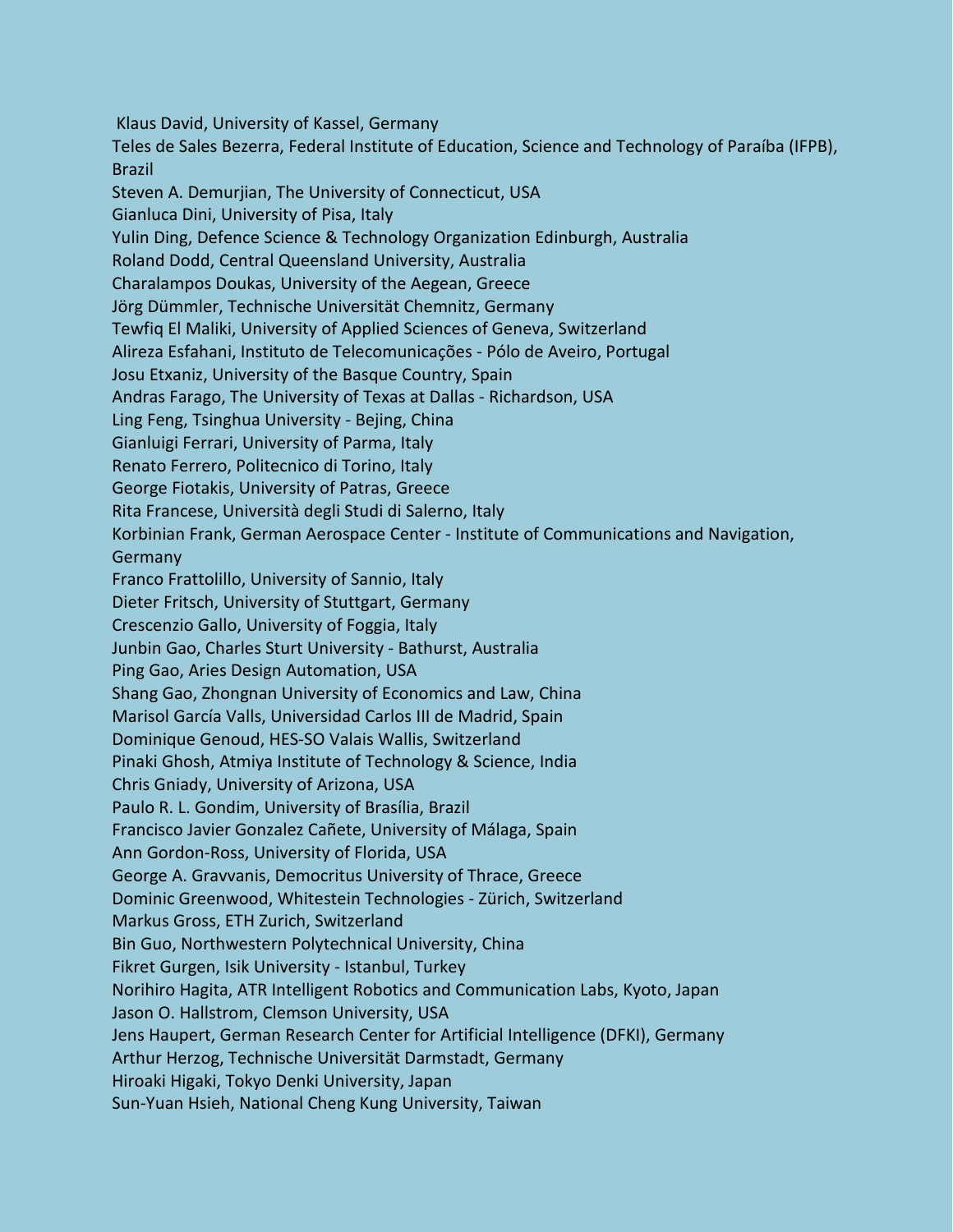Shaohan Hu, UIUC, USA Xiaodi Huang, Charles Sturt University - Albury, Australia Javier Alexander Hurtado, University of Cauca, Colombia Raul Igual, University of Zaragoza, Spain Marko Jaakola, VTT Technical Research Centre of Finland, Finland Tauseef Jamal, University Lusofona - Lisbon, Portugal Jongpil Jeong, Sungkyunkwan University, South Korea Jun-Cheol Jeon, Kumoh National Institute of Technology, Korea Vana Kalogeraki, Athens University of Economics and Business, Greece Faouzi Kamoun, Zayed University, UAE Fazal Wahab Karam, Gandhara Institute of Science and Technology, Pakistan Nobuo Kawaguchi, Nagoya University, Japan Subayal Khan, VTT, Finland Inas Khayal, Masdar Institute of Science and Technology - Abu Dhabi, United Arab Emirates Brian (Byung-Gyu) Kim, SunMoon University, South Korea Soo-Kyun Kim, Samsung Electronics, South Korea Sung-Ki Kim, Sun Moon University, South Korea Manuele Kirsch Pinheiro, Université Paris 1 Panthéon Sorbonne, France Cornel Klein, Siemens AG/Corporate Research and Technologies - Münich, Germany Reinhard Klemm, Avaya Labs Research-Basking Ridge, USA Sönke Knoch, German Research Center for Artificial Intelligence (DFKI), Germany Eitaro Kohno, Hiroshima City University, Japan Shin'ichi Konomi, University of Tokyo, Japan Dmitry Korzun, Petrozavodsk State University / Aalto University, Russia / Finland Natalie Kryvinski, University of Vienna, Austria Jeffrey Tzu Kwan Valino Koh, National University of Singapore, Singapore Frédéric Le Mouël, INRIA/INSA Lyon, France Nicolas Le Sommer, Université de Bretagne Sud - Vannes, France Juong-Sik Lee, Nokia Research Center, USA Valderi R. Q. Leithardt, Federal University of Rio Grande do Sul, Brazil Pierre Leone, University of Geneva, Switzerland Jianguo Li, Conversant Media, USA Yiming Li, National Chiao Tung University, Taiwan Jian Liang, Cork Institute of Technology, Ireland Kai-Wen Lien, Chienkuo Institute University - Changhua, Taiwan Bo Liu, University of Technology - Sydney, Australia Damon Shing-Min Liu, National Chung Cheng University, Taiwan David Lizcano Casas, Open University of Madrid (UDIMA), Spain Jaime Lloret Mauri, Polytechnic University of Valencia, Spain Jaziel Souza Lobo, Instituto Federal de Sergipe, Brazil Juan Carlos López, University of Castilla-La Mancha, Spain Gustavo López Herrera, Research Center on Information and Communication Technologies (CITIC) - Universidad de Costa Rica, Costa Rica Jeferson Luis Rodrigues Souza, University of Lisbon, Portugal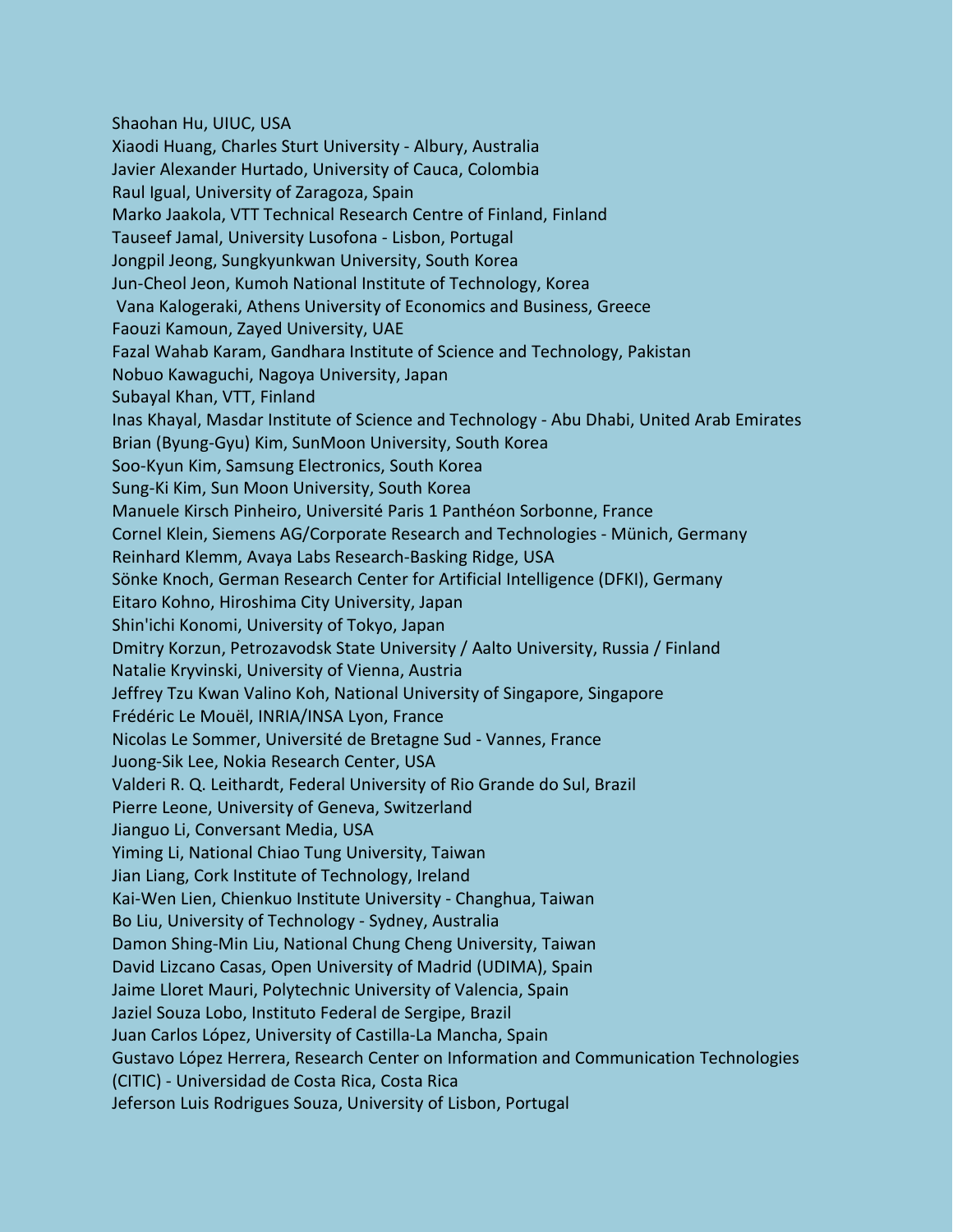Paul Lukowicz, German Research Center for Artificial Intelligence (DFKI), Germany Lau Sian Lun, Sunway University, Malaysia Elsa María Macías López, University of Las Palmas de Gran Canaria, Spain Victor Emmanuilovich Malyshkin, Technical University of Novosibirsk, Russia Gianfranco Manes, University of Florence, Italy Sathiamoorthy Manoharan, University of Auckland, New Zealand Teddy Mantoro, University of Technology Malaysia, Malaysia Sergio Martín Gutiérrez, UNED-Spanish University for Distance Education, Spain Carlo Mastroianni, ICAR-CNR - Rende, Italy Roseclea Duarte Medina, Universidade Federal De Santa Maria (UFSM), Brazil Natarajan Meghanathan, Jackson State University, U.S.A. Nemanja Memarovic, University of Zurich, Switzerland Andreas Merentitis, AGT Group (R&D) GmbH, Germany Kathryn Merrick, University of New South Wales & Australian Defence Force Academy, Australia Elisabeth Métais, CNAM/CEDRIC, France Markus Meyer, Technische Hochschule Ingolstadt, Germany Daniela Micucci, University of Milano - Bicocca, Italy Dugki Min, Konkuk University, South Korea Hugo Miranda, Universidade de Lisboa, Portugal Moeiz Miraoui, Gafsa University, Tunisia Claudio Monteiro, Science and Technology of Tocantins, Brazil Costas Mourlas, University of Athens, Greece Tamer Nadeem, Old Dominion University, USA Tatsuo Nakajima, Waseda University, Japan Wolfgang Narzt, Johannes Kepler University - Linz, Austria Rui Neves Madeira, New University of Lisbon, Portugal David T. Nguyen, Facebook / College of William and Mary, USA Giang Nguyen, TU Dresden, Germany Quang Nhat Nguyen, Hanoi University of Science and Technology, Vietnam Ryo Nishide, Ritsumeikan University, Japan Gregory O'Hare, University College Dublin (UCD), Ireland Kouzou Ohara, Aoyama Gakuin University, Japan Akihiko Ohsuga, The University of Electro-Communications (UEC) - Tokyo, Japan Satoru Ohta, Toyama Prefectural University, Japan George Oikonomou, University of Bristol, UK Carlos Enrique Palau Salvador, University Polytechnic of Valencia, Spain Agis Papantoniou, National Technical University of Athens (NTUA), Greece Kwangjin Park, Wonkwang University, South Korea Ignazio Passero, Università degli Studi di Salerno - Fisciano, Italy Serena Pastore, INAF- Astronomical Observatory of Padova, Italy Misha Pavel, Northeastern University, USA Jyrki T.J. Penttinen, Finesstel Ltd, Finland Jorge Pereira, European Comission, Belgium Nuno Pereira, CISTER/INESC TEC - ISEP, Portugal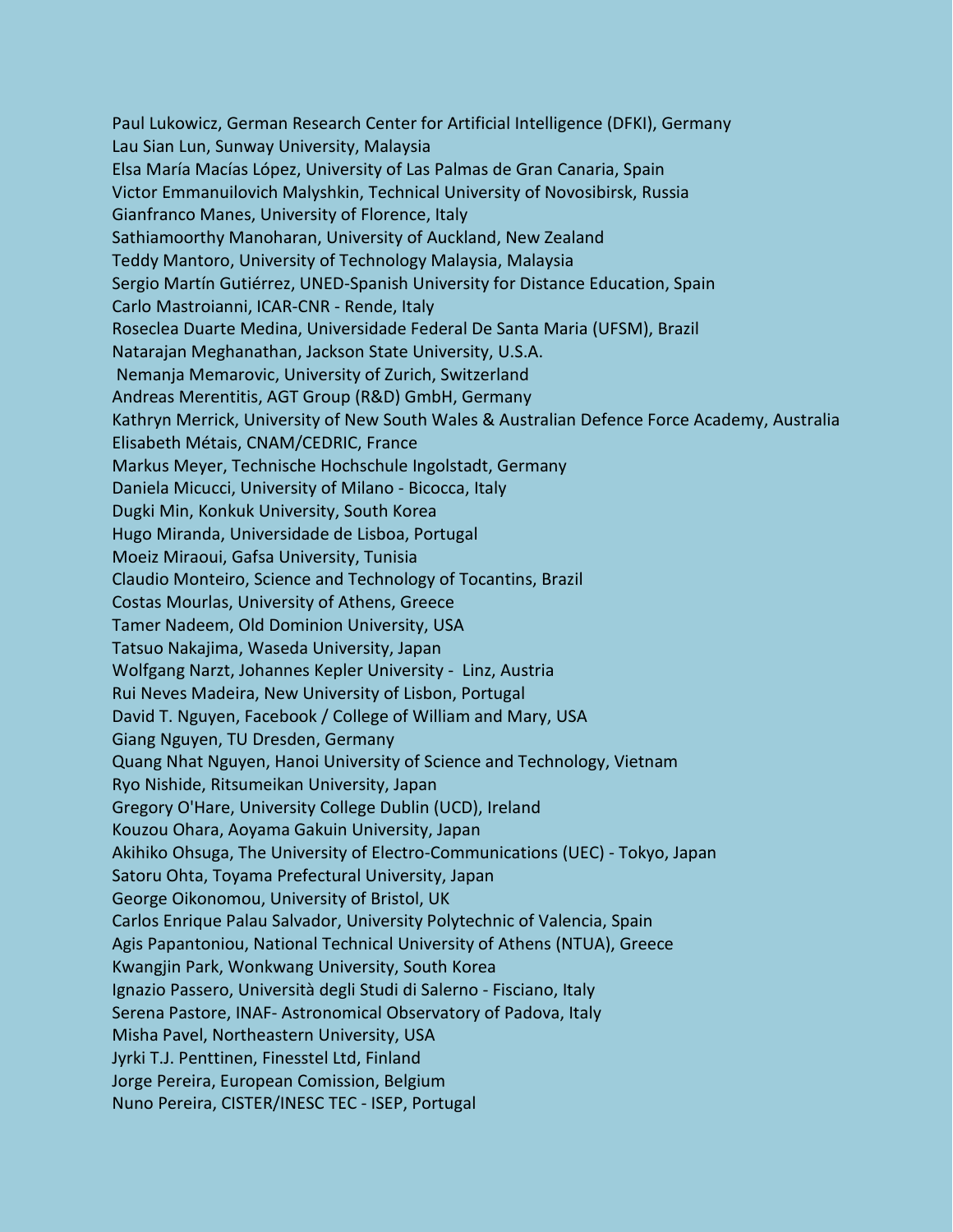Dinh Phung, Deakin University, Australia Yulia Ponomarchuk, Kyungpook National University, Republic of Korea Daniel Porta, German Research Center for Artificial Intelligence (DFKI) - Saarbrücken, Germany Ivan Pretel, DeustoTech - Deusto Institute of Technology, Spain Chuan Qin, University of Shanghai for Science and Technology, China Muhammad Wasim Raed, King Fahd University of Petroleum & Minerals, Saudi Arabia Elmano Ramalho Cavalcanti, Federal Institute of Education, Science and Technology of Pernambuco, Brazil Juwel Rana, Luleå University of Technology, Sweden Maurizio Rebaudengo, Politecnico di Torino, Italy Peter Reiher, UCLA, USA Hendrik Richter, LMU - University of Munich, Germany Jose D. P. Rolim, University of Geneva, Switzerland Michele Ruta, Technical University of Bari, Italy Kouichi Sakurai, Kyushu University, Japan Johannes Sametinger, Institut für Wirtschaftsinformatik, Austria Luis Sanchez, Universidad de Cantabria, Spain Josè Santa, University Centre of Defence at the Spanish Air Force Academy, Spain Andrea Saracino, University of Pisa, Italy Zary Segall , Royal Institute of Technology, Sweden Sandra Sendra Compte, Universidad Politecnica de Valencia, Spain Anton Sergeev, St. Petersburg State University of Aerospace Instrumentation, Russia MªÁngeles Serna Moreno, University College Cork, Ireland Ali Shahrabi, Glasgow Caledonian University, Scotland, UK Shih-Lung Shaw, University of Tennessee, U.S.A. Qi Shi, Liverpool John Moores University, UK Kazuhiko Shibuya, The Institute of Statistical Mathematics, Japan Catarina Silva, Polytechnic Institute of Leiria, Portugal Luca Stabellini, The Royal Institute of Technology - Stockholm, Sweden Radosveta Sokullu, Ege University, Turkey Animesh Srivastava, Duke University, USA Álvaro Suárez Sarmiento, University of Las Palmas de Gran Canaria, Spain Kåre Synnes, Luleå University of Technology, Sweden Apostolos Syropoulos, Greek Molecular Computing Group, Greece Ryszard Tadeusiewicz, AGH University of Science and Technology, Poland Tetsuji Takada, The University of Electro-Communications - Tokyo, Japan Kazunori Takashio, Keio University, Japan Yoshiaki Taniguchi, Kindai University, Japan Adrian Dan Tarniceriu, Ecole Polytechnique Federale de Lausanne, Switzerland Markus Taumberger, VTT Technical Research Centre of Finland, Finland Nick Taylor, Heriot-Watt University, Edinburgh, UK Saïd Tazi, LAAS-CNRS, Université de Toulouse / Université Toulouse1, France Manos Tentzeris, Georgia Institute of Technology, USA Tsutomu Terada, Kobe University, Japan